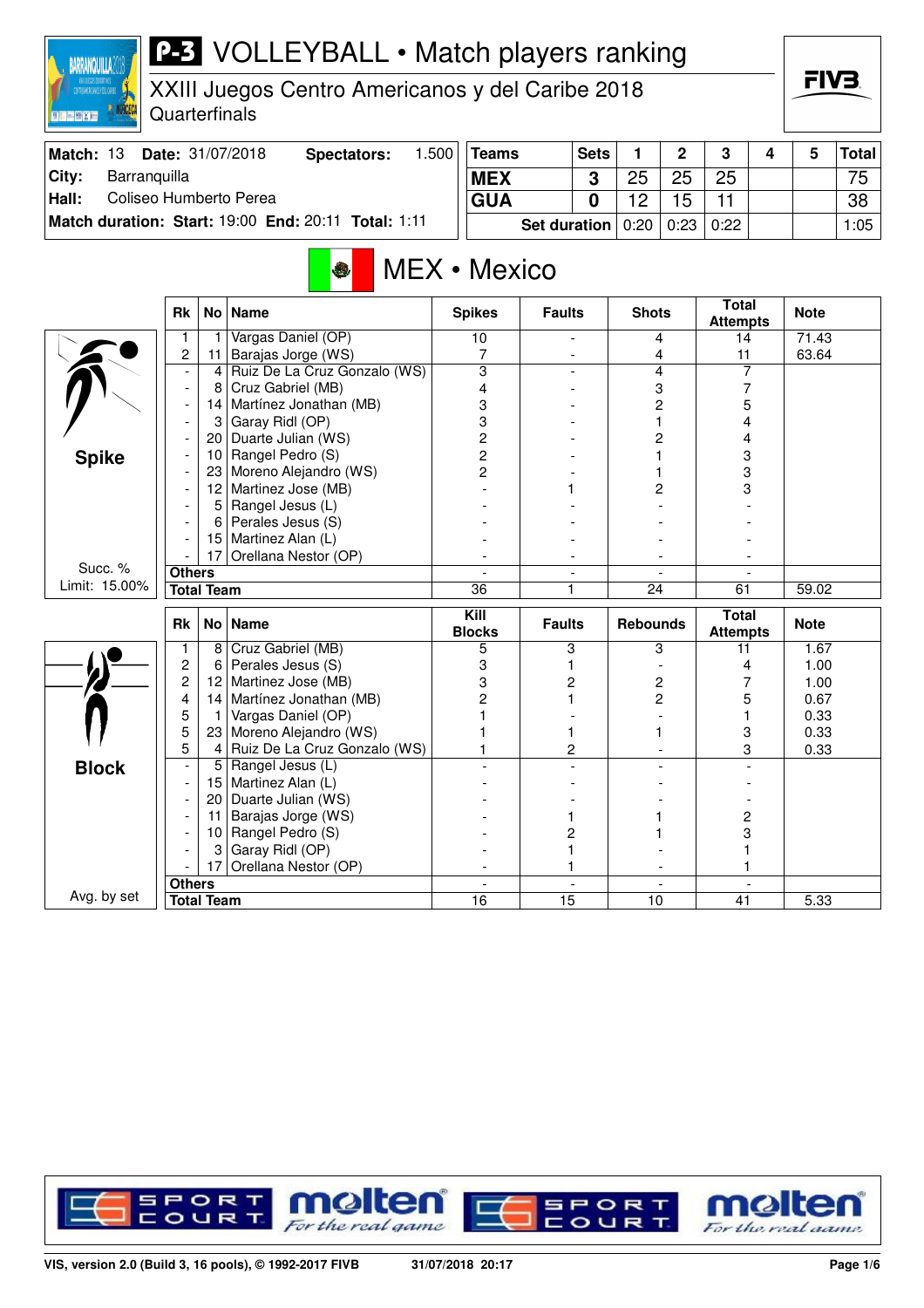| <b>P-3</b> VOLLEYBALL • Match players ranking<br><b>BARRANQUILLA</b><br>XXIII Juegos Centro Americanos y del Caribe 2018<br><b>ENTROLANDER TO CARNET</b><br><b>ANDREC</b><br>Quarterfinals<br><b>图 图 画 图 图 图 图</b><br>Date: 31/07/2018 |                                  |                   |                                                     |                          |                 |                     |                |                   |              |                                 |   | FIV3.        |              |  |
|----------------------------------------------------------------------------------------------------------------------------------------------------------------------------------------------------------------------------------------|----------------------------------|-------------------|-----------------------------------------------------|--------------------------|-----------------|---------------------|----------------|-------------------|--------------|---------------------------------|---|--------------|--------------|--|
| Match: 13                                                                                                                                                                                                                              |                                  |                   | <b>Spectators:</b>                                  | 1.500                    | <b>Teams</b>    |                     | <b>Sets</b>    | 1                 | $\mathbf{2}$ | 3                               | 4 | 5            | <b>Total</b> |  |
| Barranquilla<br>City:                                                                                                                                                                                                                  |                                  |                   |                                                     |                          | <b>MEX</b>      |                     | 3              | 25                | 25           | 25                              |   |              | 75           |  |
| Coliseo Humberto Perea<br>Hall:                                                                                                                                                                                                        |                                  |                   |                                                     |                          | <b>GUA</b>      |                     | 0              | 12                | 15           | 11                              |   |              | 38           |  |
|                                                                                                                                                                                                                                        |                                  |                   | Match duration: Start: 19:00 End: 20:11 Total: 1:11 |                          |                 | <b>Set duration</b> |                | 0:20              | 0:23         | 0:22                            |   |              | 1:05         |  |
| <b>MEX</b> • Mexico<br><b>S</b><br><b>Total</b><br><b>Serve</b><br>No Name<br><b>Faults</b>                                                                                                                                            |                                  |                   |                                                     |                          |                 |                     |                |                   |              |                                 |   |              |              |  |
|                                                                                                                                                                                                                                        | Rk                               |                   |                                                     |                          | Aces            |                     |                | <b>Hits</b>       |              | <b>Attempts</b>                 |   | <b>Note</b>  |              |  |
|                                                                                                                                                                                                                                        |                                  | 14                | Martínez Jonathan (MB)                              |                          | 2               |                     |                |                   | 6            | 8                               |   | 0.67         |              |  |
|                                                                                                                                                                                                                                        | $\overline{c}$<br>$\overline{c}$ | 3                 | Garay Ridl (OP)<br>12 Martinez Jose (MB)            |                          |                 |                     |                | 8<br>10           |              | 9<br>12                         |   | 0.33<br>0.33 |              |  |
|                                                                                                                                                                                                                                        | 2                                | 1.                | Vargas Daniel (OP)                                  |                          |                 | 1                   |                | 6                 |              | 8                               |   | 0.33         |              |  |
|                                                                                                                                                                                                                                        | 2                                | $\vert$           | Ruiz De La Cruz Gonzalo (WS)                        |                          |                 | 2                   |                | 8                 |              | 11                              |   | 0.33         |              |  |
|                                                                                                                                                                                                                                        | 2                                |                   | 8 Cruz Gabriel (MB)                                 |                          |                 |                     | 2              | 2                 |              | 5                               |   | 0.33         |              |  |
|                                                                                                                                                                                                                                        |                                  | 5                 | Rangel Jesus (L)                                    |                          |                 |                     |                |                   |              |                                 |   |              |              |  |
| <b>Serve</b>                                                                                                                                                                                                                           |                                  |                   | 15   Martinez Alan (L)                              |                          |                 |                     |                |                   |              |                                 |   |              |              |  |
|                                                                                                                                                                                                                                        |                                  |                   | 17 Orellana Nestor (OP)                             |                          |                 |                     |                |                   |              |                                 |   |              |              |  |
|                                                                                                                                                                                                                                        |                                  |                   | 20 Duarte Julian (WS)                               |                          |                 |                     |                |                   | 2            | 2                               |   |              |              |  |
|                                                                                                                                                                                                                                        |                                  |                   | 23 Moreno Alejandro (WS)<br>Rangel Pedro (S)        |                          |                 |                     |                |                   |              |                                 |   |              |              |  |
|                                                                                                                                                                                                                                        |                                  | 10<br>11          | Barajas Jorge (WS)                                  |                          |                 |                     | 2<br>3         |                   | 4<br>4       | 6<br>7                          |   |              |              |  |
|                                                                                                                                                                                                                                        |                                  | 6                 | Perales Jesus (S)                                   |                          |                 |                     | 2              |                   |              |                                 | 3 |              |              |  |
|                                                                                                                                                                                                                                        | <b>Others</b>                    |                   |                                                     | $\overline{\phantom{a}}$ |                 |                     | $\overline{a}$ |                   |              |                                 |   |              |              |  |
| Avg. by set                                                                                                                                                                                                                            |                                  | <b>Total Team</b> |                                                     |                          | 7               |                     | 13<br>53       |                   |              | 73                              |   | 2.33         |              |  |
| <b>Team</b>                                                                                                                                                                                                                            |                                  |                   | Opponent errors & Team faults                       |                          | 16              | 1                   |                |                   | 17           |                                 |   |              |              |  |
|                                                                                                                                                                                                                                        | <b>Rk</b>                        | No <sub>1</sub>   | <b>Name</b>                                         |                          | <b>Digs</b>     | <b>Faults</b>       |                | <b>Receptions</b> |              | <b>Total</b><br><b>Attempts</b> |   | <b>Note</b>  |              |  |
|                                                                                                                                                                                                                                        | 1                                |                   | 15 Martinez Alan (L)                                |                          | 6               |                     | 2              |                   | 3            | 11                              |   | 2.00         |              |  |
|                                                                                                                                                                                                                                        | 2                                | 11                | Barajas Jorge (WS)                                  |                          | 3               |                     |                |                   |              |                                 | 3 | 1.00         |              |  |
|                                                                                                                                                                                                                                        | 2                                | 1                 | Vargas Daniel (OP)                                  |                          | 3               | 1                   |                |                   |              |                                 | 4 | 1.00         |              |  |
|                                                                                                                                                                                                                                        |                                  | 4                 | Garay Ridl (OP)                                     |                          |                 |                     |                |                   | 4            | 4                               |   |              |              |  |
|                                                                                                                                                                                                                                        |                                  | 5                 | Ruiz De La Cruz Gonzalo (WS)<br>Rangel Jesus (L)    |                          |                 |                     |                |                   |              |                                 |   |              |              |  |
|                                                                                                                                                                                                                                        |                                  | 6                 | Perales Jesus (S)                                   |                          |                 |                     |                |                   |              |                                 |   |              |              |  |
| <b>Dig</b>                                                                                                                                                                                                                             |                                  | 8                 | Cruz Gabriel (MB)                                   |                          |                 |                     |                |                   | 2            |                                 | 2 |              |              |  |
|                                                                                                                                                                                                                                        |                                  | 12                | Martinez Jose (MB)                                  |                          |                 |                     |                |                   |              |                                 |   |              |              |  |
|                                                                                                                                                                                                                                        |                                  | 14                | Martínez Jonathan (MB)                              |                          |                 |                     |                |                   |              |                                 |   |              |              |  |
|                                                                                                                                                                                                                                        |                                  | 17                | Orellana Nestor (OP)                                |                          |                 |                     |                |                   |              |                                 |   |              |              |  |
|                                                                                                                                                                                                                                        |                                  | 20 <sub>1</sub>   | Duarte Julian (WS)                                  |                          |                 |                     |                |                   |              |                                 |   |              |              |  |
|                                                                                                                                                                                                                                        |                                  |                   | 23 Moreno Alejandro (WS)                            |                          |                 |                     |                |                   |              |                                 |   |              |              |  |
|                                                                                                                                                                                                                                        | <b>Others</b>                    | 10 <sup>1</sup>   | Rangel Pedro (S)                                    |                          |                 |                     | 2              |                   | 2            |                                 | 4 |              |              |  |
| Avg. by set                                                                                                                                                                                                                            |                                  | <b>Total Team</b> |                                                     |                          | $\overline{12}$ |                     | $\overline{5}$ | $\overline{14}$   |              | $\overline{31}$                 |   | 4.00         |              |  |

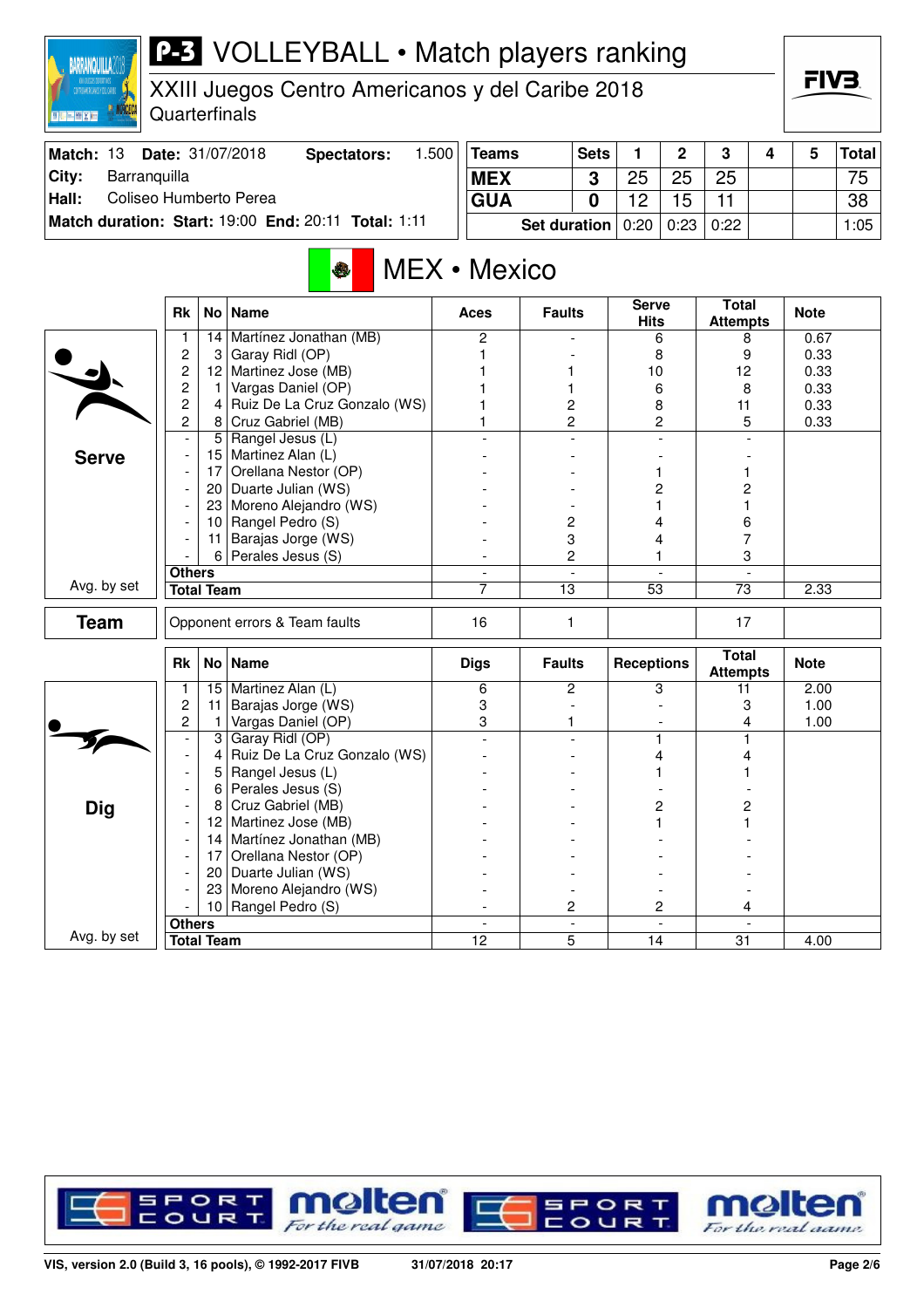## **P-3** VOLLEYBALL • Match players ranking

XXIII Juegos Centro Americanos y del Caribe 2018

Quarterfinals

**BARRANQUILLA** 

**BOOT AND AND AND ART** 

| <b>Match: 13</b> |              | <b>Date: 31/07/2018</b> | Spectators:                                         | .500 | Teams      | <b>Sets</b>           |    | ົ                    | -2   | 4 | Total ∣ |
|------------------|--------------|-------------------------|-----------------------------------------------------|------|------------|-----------------------|----|----------------------|------|---|---------|
| City:            | Barranquilla |                         |                                                     |      | <b>MEX</b> | າ                     | 25 | 25                   | 25   |   | 75      |
| Hall:            |              | Coliseo Humberto Perea  |                                                     |      | <b>GUA</b> |                       |    |                      |      |   | 38      |
|                  |              |                         | Match duration: Start: 19:00 End: 20:11 Total: 1:11 |      |            | Set duration $ 0:20 $ |    | $\vert$ 0:23 $\vert$ | 0:22 |   | 1:05    |

## MEX • Mexico

|                         | <b>Rk</b>                | No <sub>1</sub>   | <b>Name</b>                  | <b>Running</b><br><b>Sets</b> | <b>Faults</b> | <b>Still</b><br><b>Sets</b>       | <b>Total</b><br><b>Attempts</b> | <b>Note</b> |
|-------------------------|--------------------------|-------------------|------------------------------|-------------------------------|---------------|-----------------------------------|---------------------------------|-------------|
|                         | 1                        | 10                | Rangel Pedro (S)             | 17                            |               | 13                                | 30                              | 5.67        |
|                         | $\overline{c}$           | 6                 | Perales Jesus (S)            | 3                             |               | 17                                | 20                              | 1.00        |
|                         | $\overline{\phantom{a}}$ | $\mathbf{1}$      | Vargas Daniel (OP)           |                               |               |                                   |                                 |             |
|                         | $\overline{\phantom{a}}$ | 3                 | Garay Ridl (OP)              |                               |               |                                   |                                 |             |
|                         |                          | 4                 | Ruiz De La Cruz Gonzalo (WS) |                               |               |                                   |                                 |             |
|                         | $\overline{\phantom{a}}$ | 5                 | Rangel Jesus (L)             |                               |               |                                   |                                 |             |
|                         | $\overline{\phantom{a}}$ | 8                 | Cruz Gabriel (MB)            |                               |               |                                   |                                 |             |
| <b>Set</b>              |                          | 11                | Barajas Jorge (WS)           |                               |               | 2                                 | 2                               |             |
|                         |                          | 12 <sup>2</sup>   | Martinez Jose (MB)           |                               |               |                                   |                                 |             |
|                         |                          | 14                | Martínez Jonathan (MB)       |                               |               |                                   |                                 |             |
|                         |                          |                   | 15 Martinez Alan (L)         |                               |               |                                   |                                 |             |
|                         |                          | 17 <sup>1</sup>   | Orellana Nestor (OP)         |                               |               |                                   |                                 |             |
|                         |                          | 20 <sub>1</sub>   | Duarte Julian (WS)           |                               |               |                                   |                                 |             |
|                         |                          |                   | 23 Moreno Alejandro (WS)     |                               |               |                                   |                                 |             |
|                         | <b>Others</b>            |                   |                              |                               |               |                                   |                                 |             |
| Avg. by set             |                          | <b>Total Team</b> |                              | $\overline{20}$               |               | $\overline{35}$                   | $\overline{55}$                 | 6.67        |
|                         |                          |                   |                              |                               |               |                                   |                                 |             |
|                         | <b>Rk</b>                |                   | No Name                      | <b>Excellents</b>             | <b>Faults</b> | <b>Serve</b><br><b>Receptions</b> | Total<br><b>Attempts</b>        | <b>Note</b> |
|                         | 1                        | 15                | Martinez Alan (L)            | 9                             | 1             | 4                                 | 14                              | 57.14       |
|                         | $\overline{c}$           | 11                | Barajas Jorge (WS)           | 6                             | 1             | 3                                 | 10                              | 50.00       |
|                         |                          | 20                | Duarte Julian (WS)           | 4                             |               | $\overline{2}$                    | 6                               |             |
|                         |                          | 4                 | Ruiz De La Cruz Gonzalo (WS) | 3                             | 1             | 2                                 | 6                               |             |
|                         |                          | 1                 | Vargas Daniel (OP)           |                               |               |                                   |                                 |             |
|                         | $\blacksquare$           | 5                 | Rangel Jesus (L)             |                               |               |                                   |                                 |             |
|                         |                          | 8                 | Cruz Gabriel (MB)            |                               |               |                                   |                                 |             |
|                         |                          | 3                 | Garay Ridl (OP)              |                               |               |                                   |                                 |             |
| <b>Reception</b>        |                          | 6                 | Perales Jesus (S)            |                               |               |                                   |                                 |             |
|                         |                          | 10                | Rangel Pedro (S)             |                               |               |                                   |                                 |             |
|                         |                          | 12                | Martinez Jose (MB)           |                               |               |                                   |                                 |             |
|                         |                          | 14                | Martínez Jonathan (MB)       |                               |               |                                   |                                 |             |
|                         |                          | 17                | Orellana Nestor (OP)         |                               |               |                                   |                                 |             |
|                         |                          | 23                | Moreno Alejandro (WS)        |                               |               |                                   |                                 |             |
| Eff. %<br>Limit: 20.00% | <b>Others</b>            | <b>Total Team</b> |                              | 23                            | 3             | $\overline{13}$                   | 39                              | 51.28       |



FIV<sub>3</sub>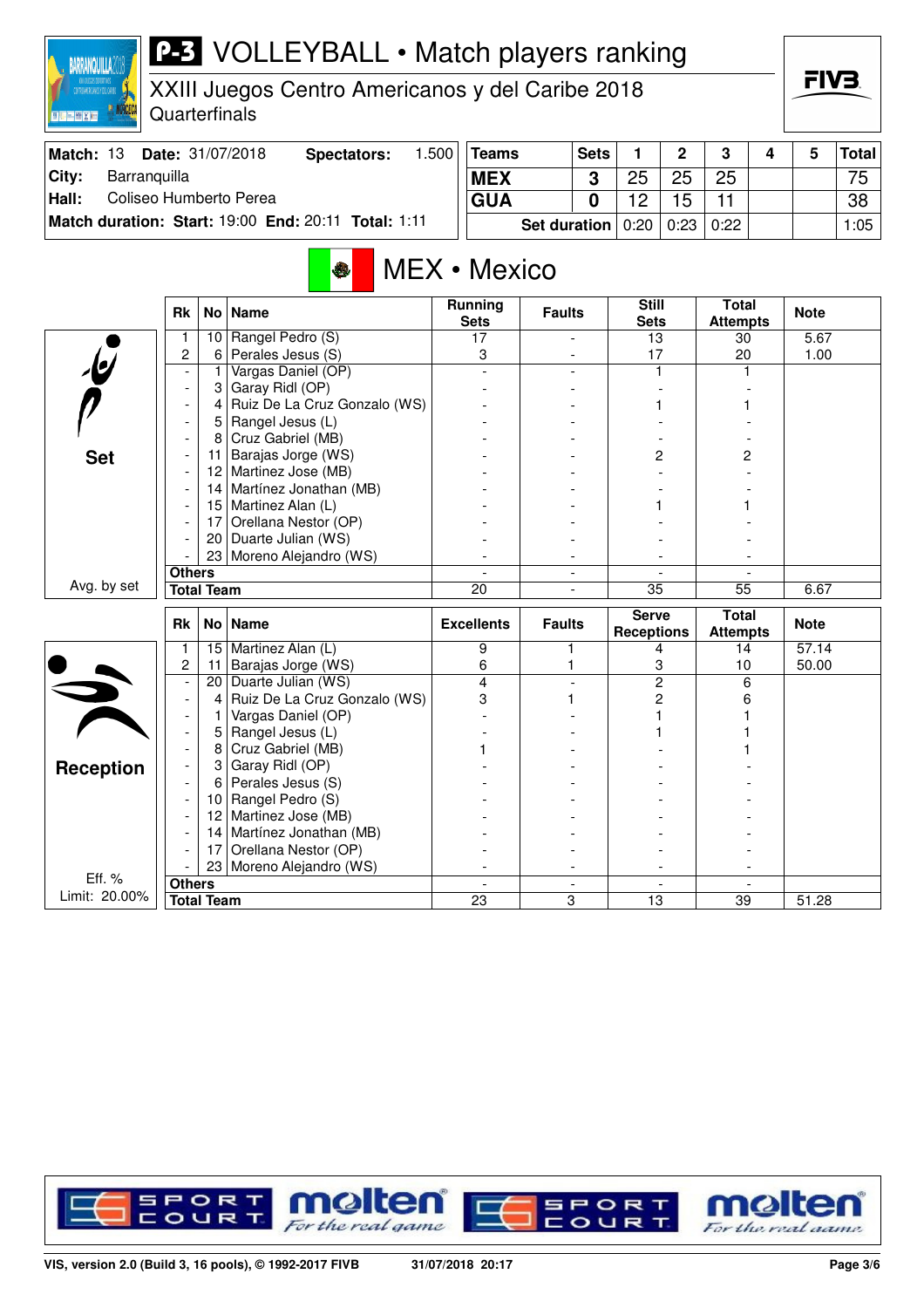| CONTIGUALDISCANDS 1 DEL CARRE - 1<br><b>Miller (mill 600)</b> X (and | Quarterfinals                    |                   | XXIII Juegos Centro Americanos y del Caribe 2018    |                |                          |                     |                 |                 |                |                                 |      | ГІУӘ        |              |
|----------------------------------------------------------------------|----------------------------------|-------------------|-----------------------------------------------------|----------------|--------------------------|---------------------|-----------------|-----------------|----------------|---------------------------------|------|-------------|--------------|
| Match: 13                                                            |                                  |                   | Date: 31/07/2018<br><b>Spectators:</b>              | 1.500          | <b>Teams</b>             |                     | <b>Sets</b>     | 1               | $\overline{2}$ | 3                               | 4    | 5           | <b>Total</b> |
| Barranquilla<br>City:                                                |                                  |                   |                                                     |                | <b>MEX</b>               |                     | 3               | 25              | 25             | 25                              |      |             | 75           |
| Coliseo Humberto Perea<br>Hall:                                      |                                  |                   |                                                     |                | <b>GUA</b>               |                     | 0               | 12              | 15             | 11                              |      |             | 38           |
|                                                                      |                                  |                   | Match duration: Start: 19:00 End: 20:11 Total: 1:11 |                |                          | <b>Set duration</b> |                 | 0:20            | 0:23           | 0:22                            |      |             | 1:05         |
|                                                                      |                                  |                   | Ø                                                   |                | GUA · Guatemala          |                     |                 |                 |                |                                 |      |             |              |
|                                                                      | <b>Rk</b>                        |                   | No   Name                                           |                | <b>Spikes</b>            | <b>Faults</b>       |                 | <b>Shots</b>    |                | <b>Total</b><br><b>Attempts</b> |      | <b>Note</b> |              |
|                                                                      | 1                                |                   | 9 Maldonado Edgar (OP)                              |                | 6                        | $\mathbf{2}$        |                 |                 | 3              | 11                              |      | 54.55       |              |
|                                                                      | $\overline{c}$                   | 2                 | Lopez Carlos (WS)                                   |                | 5                        |                     | 5               |                 | 3              | 13                              |      | 38.46       |              |
|                                                                      | 3                                | 3<br>$\mathbf{1}$ | Chacon Wagner (WS)<br>Nery Jeyson (WS)              |                | 2                        |                     | 7               |                 | 8<br>1         | 17<br>8                         |      | 11.76       |              |
|                                                                      |                                  | 11                | Mendoza Ricardo (MB)                                |                | 3<br>4<br>1              |                     |                 |                 |                |                                 |      |             |              |
|                                                                      |                                  | 14                | Chinchilla Brandon (MB)                             |                | 2                        |                     |                 | 4<br>2          |                | 6<br>5                          |      |             |              |
|                                                                      |                                  | 15                | Aragon Leonel (MB)                                  |                |                          |                     | 3               |                 | 2              | 5                               |      |             |              |
| <b>Spike</b>                                                         |                                  | 4                 | Menendez Axel (WS)                                  |                |                          |                     | $\overline{c}$  |                 |                | 3                               |      |             |              |
|                                                                      |                                  | 6.                | Pineda Edras (MB)                                   |                |                          |                     | 2               |                 |                | 3                               |      |             |              |
|                                                                      |                                  | 7                 | Ruano Adan (S)                                      |                |                          |                     |                 |                 |                |                                 |      |             |              |
|                                                                      |                                  | 8                 | Santa Cruz Luis (L)                                 |                |                          |                     |                 |                 |                |                                 |      |             |              |
|                                                                      |                                  | 10                | Ralon Diego (S)                                     |                |                          |                     |                 |                 |                |                                 |      |             |              |
|                                                                      |                                  | 12                | Pineda Tirso (L)                                    |                |                          |                     |                 |                 |                |                                 |      |             |              |
| Succ. %                                                              |                                  | 13                | Colindres Erick (MB)                                |                |                          |                     |                 |                 |                |                                 |      |             |              |
| Limit: 15.00%                                                        | <b>Others</b>                    |                   |                                                     |                |                          |                     |                 | 25              |                |                                 |      |             |              |
|                                                                      |                                  | <b>Total Team</b> |                                                     |                | 18                       |                     | $\overline{28}$ |                 |                | $\overline{71}$                 |      | 25.35       |              |
|                                                                      | Rk                               | No                | <b>Name</b>                                         |                | Kill<br><b>Blocks</b>    | <b>Faults</b>       |                 | <b>Rebounds</b> |                | <b>Total</b><br><b>Attempts</b> |      | <b>Note</b> |              |
|                                                                      | 1                                | 14                | Chinchilla Brandon (MB)                             |                | 2                        |                     | 4               |                 | 3              | 9                               |      | 0.67        |              |
|                                                                      |                                  | $\overline{2}$    | Lopez Carlos (WS)                                   |                |                          |                     |                 |                 |                |                                 |      |             |              |
|                                                                      | $\overline{\phantom{a}}$         | 6                 | Pineda Edras (MB)                                   |                |                          |                     |                 |                 |                |                                 |      |             |              |
|                                                                      |                                  | 8                 | Santa Cruz Luis (L)                                 |                |                          |                     |                 |                 |                |                                 |      |             |              |
|                                                                      |                                  | 12<br>13          | Pineda Tirso (L)<br>Colindres Erick (MB)            |                |                          |                     |                 |                 |                |                                 |      |             |              |
|                                                                      |                                  | 15                | Aragon Leonel (MB)                                  |                |                          |                     |                 | 3               |                | 4                               |      |             |              |
| <b>Block</b>                                                         |                                  | 3                 | Chacon Wagner (WS)                                  |                |                          |                     |                 | 1               |                | 2                               |      |             |              |
|                                                                      |                                  | 10                | Ralon Diego (S)                                     |                |                          |                     | 2               |                 | 2              | 4                               |      |             |              |
|                                                                      |                                  | 11                | Mendoza Ricardo (MB)                                |                |                          | 3                   |                 | 1               |                | 4                               |      |             |              |
|                                                                      |                                  |                   | Nery Jeyson (WS)                                    |                |                          |                     |                 |                 |                |                                 |      |             |              |
|                                                                      |                                  |                   | Menendez Axel (WS)                                  |                |                          |                     |                 |                 |                |                                 |      |             |              |
|                                                                      |                                  |                   | Ruano Adan (S)                                      |                |                          | 1                   |                 |                 |                |                                 |      |             |              |
|                                                                      |                                  | 9                 | Maldonado Edgar (OP)                                |                |                          |                     | 2               |                 |                | 2                               |      |             |              |
|                                                                      | <b>Others</b>                    |                   |                                                     |                | $\overline{\phantom{a}}$ |                     | $\blacksquare$  |                 |                |                                 |      |             |              |
|                                                                      | Avg. by set<br><b>Total Team</b> |                   |                                                     | $\overline{c}$ | 16                       |                     | 10              |                 | 28             |                                 | 0.67 |             |              |

VOLLEYBALL • Match players ranking

**BARRANQUILLA201** 



FIV<sub>3</sub>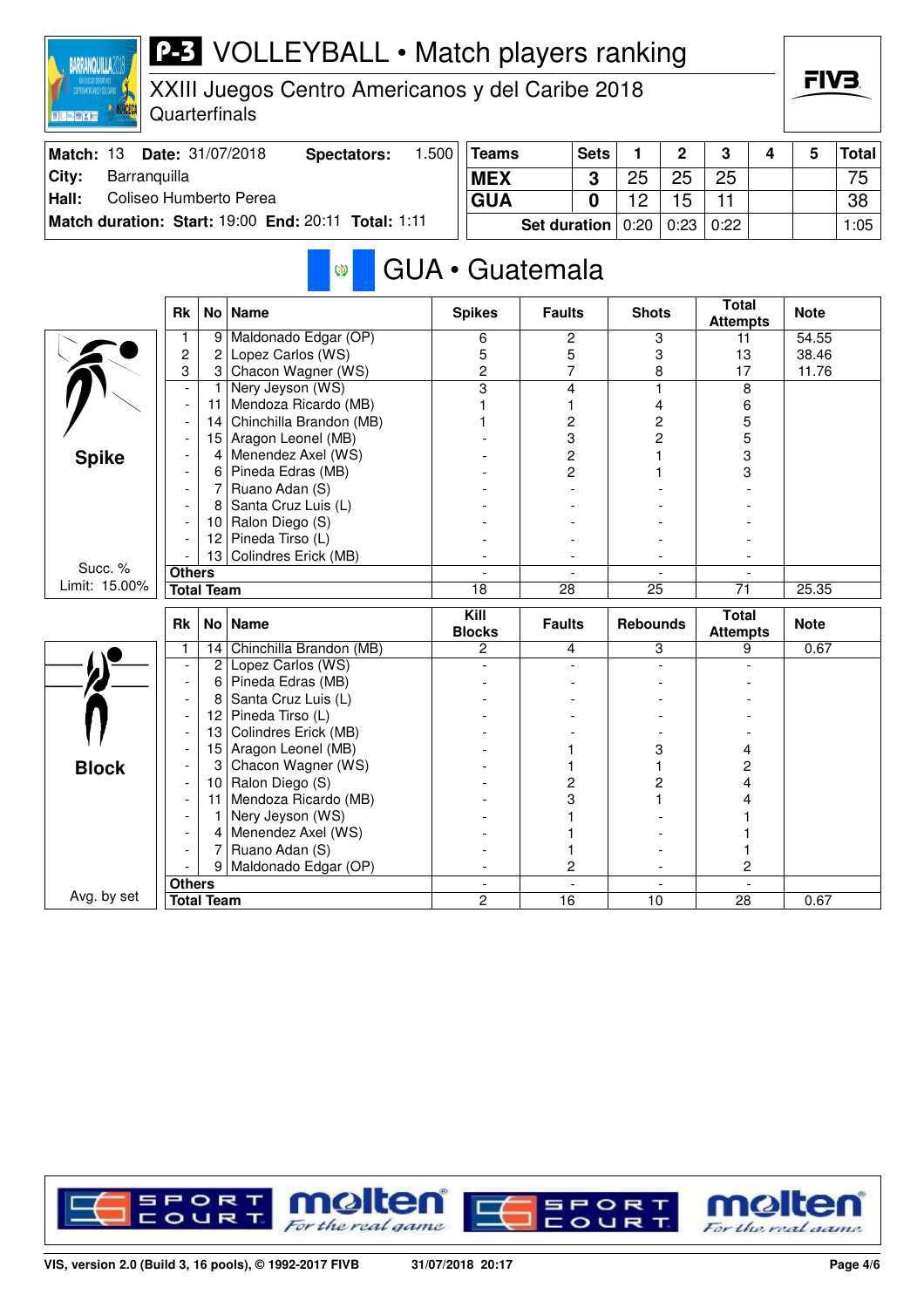| XXII (LOCOS DOPORTIVOS)<br>Controvaciocanos y del carine<br>XXIII Juegos Centro Americanos y del Caribe 2018<br>Quarterfinals<br>图片图像文庫<br>Date: 31/07/2018 |                          |                   |                                                     |       |                 |                     |                          |                             |               |                                 |   |              | FIV3.        |
|-------------------------------------------------------------------------------------------------------------------------------------------------------------|--------------------------|-------------------|-----------------------------------------------------|-------|-----------------|---------------------|--------------------------|-----------------------------|---------------|---------------------------------|---|--------------|--------------|
| Match: 13                                                                                                                                                   |                          |                   | <b>Spectators:</b>                                  | 1.500 | <b>Teams</b>    |                     | <b>Sets</b>              | 1.                          | $\mathbf 2$   | 3                               | 4 | 5            | <b>Total</b> |
| City:<br>Barranquilla                                                                                                                                       |                          |                   |                                                     |       | <b>MEX</b>      |                     | 3                        | 25                          | 25            | 25                              |   |              | 75           |
| Coliseo Humberto Perea<br>Hall:                                                                                                                             |                          |                   |                                                     |       | <b>GUA</b>      |                     | $\bf{0}$                 | 12                          | 15            | 11                              |   |              | 38           |
|                                                                                                                                                             |                          |                   | Match duration: Start: 19:00 End: 20:11 Total: 1:11 |       |                 | <b>Set duration</b> |                          | 0:20                        | 0:23          | 0:22                            |   |              | 1:05         |
|                                                                                                                                                             |                          |                   | Ø                                                   |       | GUA · Guatemala |                     |                          |                             |               |                                 |   |              |              |
|                                                                                                                                                             | <b>Rk</b>                |                   | No   Name                                           |       | Aces            | <b>Faults</b>       |                          | <b>Serve</b><br><b>Hits</b> |               | <b>Total</b><br><b>Attempts</b> |   | <b>Note</b>  |              |
|                                                                                                                                                             | 1                        |                   | 3 Chacon Wagner (WS)                                |       | $\overline{2}$  |                     | $\overline{\phantom{a}}$ |                             | 6             | 8                               |   | 0.67         |              |
|                                                                                                                                                             |                          | 1                 | Nery Jeyson (WS)                                    |       |                 |                     |                          |                             | 3             | 3                               |   |              |              |
|                                                                                                                                                             |                          | 2                 | Lopez Carlos (WS)                                   |       |                 |                     |                          |                             | 5             | 5                               |   |              |              |
|                                                                                                                                                             |                          | $\vert$           | Menendez Axel (WS)                                  |       |                 |                     |                          |                             |               |                                 |   |              |              |
|                                                                                                                                                             |                          | 6                 | Pineda Edras (MB)                                   |       |                 |                     |                          |                             | 2             | 2                               |   |              |              |
|                                                                                                                                                             |                          | 7                 | Ruano Adan (S)                                      |       |                 |                     |                          |                             | 5             | 5                               |   |              |              |
|                                                                                                                                                             |                          | 8                 | Santa Cruz Luis (L)                                 |       |                 |                     |                          |                             |               |                                 |   |              |              |
| <b>Serve</b>                                                                                                                                                |                          | 9                 | Maldonado Edgar (OP)<br>10 Ralon Diego $(S)$        |       |                 |                     |                          |                             | 6<br>2        | 6<br>2                          |   |              |              |
|                                                                                                                                                             |                          | 11 <sup>1</sup>   | Mendoza Ricardo (MB)                                |       |                 |                     |                          |                             | 2             | 2                               |   |              |              |
|                                                                                                                                                             |                          | 12                | Pineda Tirso (L)                                    |       |                 |                     |                          |                             |               |                                 |   |              |              |
|                                                                                                                                                             |                          | 14                | Chinchilla Brandon (MB)                             |       |                 |                     |                          |                             | 2             | 2                               |   |              |              |
|                                                                                                                                                             |                          | 15                | Aragon Leonel (MB)                                  |       |                 |                     |                          |                             | 4             | 4                               |   |              |              |
|                                                                                                                                                             |                          | 13                | Colindres Erick (MB)                                |       |                 | 1                   |                          |                             |               | 1                               |   |              |              |
|                                                                                                                                                             | <b>Others</b>            |                   |                                                     |       | $\blacksquare$  |                     | $\equiv$                 |                             | $\sim$        |                                 |   |              |              |
| Avg. by set                                                                                                                                                 |                          | <b>Total Team</b> |                                                     |       | $\mathcal{P}$   | 1                   |                          | 37                          |               | 40                              |   | 0.67         |              |
| <b>Team</b>                                                                                                                                                 |                          |                   | Opponent errors & Team faults                       |       | 16              | $\overline{c}$      |                          |                             |               | 18                              |   |              |              |
|                                                                                                                                                             | Rk                       |                   | No   Name                                           |       | <b>Digs</b>     | <b>Faults</b>       |                          | <b>Receptions</b>           |               | <b>Total</b><br><b>Attempts</b> |   | <b>Note</b>  |              |
|                                                                                                                                                             | 1                        |                   | 8 Santa Cruz Luis (L)                               |       | 6               |                     |                          |                             | 2             | 9                               |   | 2.00         |              |
|                                                                                                                                                             | 2                        | $\mathbf{1}$      | Nery Jeyson (WS)                                    |       | 2               |                     |                          |                             |               | 4                               |   | 0.67         |              |
|                                                                                                                                                             | 2<br>4                   | 3                 | Chacon Wagner (WS)                                  |       | 2               | 4                   |                          |                             | 7             | 13                              |   | 0.67         |              |
|                                                                                                                                                             | 4                        | 12<br>9           | Pineda Tirso (L)<br>Maldonado Edgar (OP)            |       |                 | 2<br>4              |                          |                             | 2             | 4<br>7                          |   | 0.33<br>0.33 |              |
|                                                                                                                                                             | 4                        | $7\vert$          | Ruano Adan (S)                                      |       |                 |                     |                          |                             | 1             | 6                               |   | 0.33         |              |
|                                                                                                                                                             |                          | 4                 | Menendez Axel (WS)                                  |       |                 | 4                   |                          |                             |               |                                 |   |              |              |
| <b>Dig</b>                                                                                                                                                  |                          | 6                 | Pineda Edras (MB)                                   |       |                 |                     |                          |                             |               |                                 |   |              |              |
|                                                                                                                                                             |                          | 11                | Mendoza Ricardo (MB)                                |       |                 |                     |                          |                             | 2             | 2                               |   |              |              |
|                                                                                                                                                             |                          | 13                | Colindres Erick (MB)                                |       |                 |                     |                          |                             |               |                                 |   |              |              |
|                                                                                                                                                             | $\overline{\phantom{a}}$ |                   | 15 Aragon Leonel (MB)                               |       |                 |                     |                          |                             |               |                                 |   |              |              |
|                                                                                                                                                             |                          | 2                 | Lopez Carlos (WS)                                   |       |                 | 2                   |                          |                             | 4             | 6                               |   |              |              |
|                                                                                                                                                             |                          |                   | 14 Chinchilla Brandon (MB)                          |       |                 |                     |                          |                             | $\mathcal{P}$ | 3                               |   |              |              |

**P-3** VOLLEYBALL • Match players ranking



|             | <b>Rk</b>     |                   | No   Name                  | Digs | <b>Faults</b> | <b>Receptions</b> | <b>Total</b><br><b>Attempts</b> | <b>Note</b> |
|-------------|---------------|-------------------|----------------------------|------|---------------|-------------------|---------------------------------|-------------|
|             |               | 8                 | Santa Cruz Luis (L)        | Բ    |               |                   |                                 | 2.00        |
|             | 2             |                   | Nery Jeyson (WS)           |      |               |                   |                                 | 0.67        |
|             | 2             | З                 | Chacon Wagner (WS)         |      |               |                   | 13                              | 0.67        |
|             | 4             | 12.               | Pineda Tirso (L)           |      |               |                   |                                 | 0.33        |
|             | 4             | 9                 | Maldonado Edgar (OP)       |      |               |                   |                                 | 0.33        |
|             | 4             |                   | Ruano Adan (S)             |      |               |                   | 6                               | 0.33        |
|             |               | $\sim$            | Menendez Axel (WS)         |      |               |                   |                                 |             |
| <b>Dig</b>  |               | 6                 | Pineda Edras (MB)          |      |               |                   |                                 |             |
|             |               | 11                | Mendoza Ricardo (MB)       |      |               | 2                 | 2                               |             |
|             |               |                   | 13 Colindres Erick (MB)    |      |               |                   |                                 |             |
|             |               |                   | 15 Aragon Leonel (MB)      |      |               |                   |                                 |             |
|             |               | $\overline{2}$    | Lopez Carlos (WS)          |      |               |                   | 6                               |             |
|             |               |                   | 14 Chinchilla Brandon (MB) |      |               |                   |                                 |             |
|             |               | 10                | Ralon Diego (S)            |      |               |                   |                                 |             |
|             | <b>Others</b> |                   |                            |      |               |                   |                                 |             |
| Avg. by set |               | <b>Total Team</b> |                            | 13   | 20            | 23                | 56                              | 4.33        |